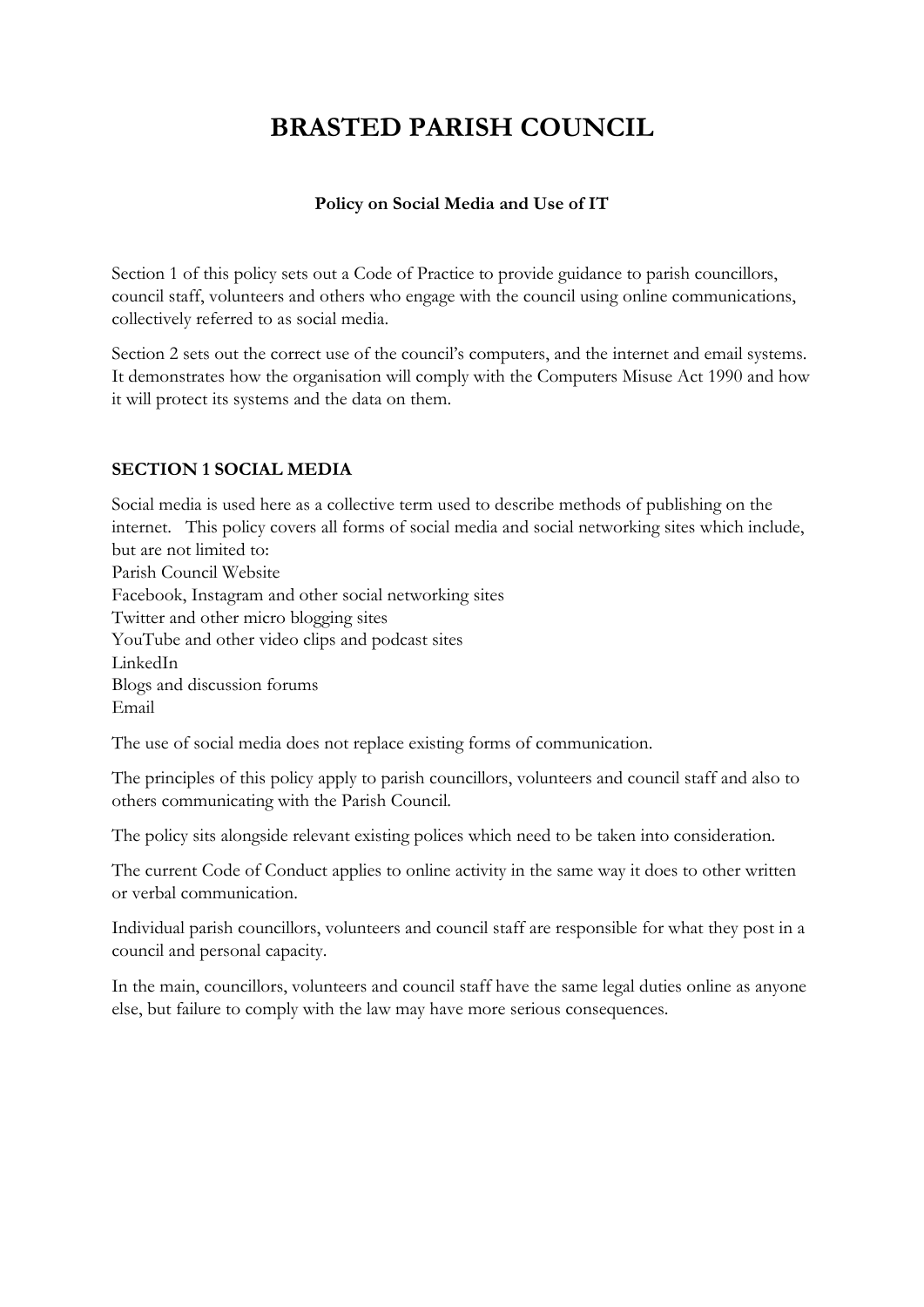#### **Social media may be used to**

Distribute agendas, post minutes and dates of meetings Advertise events and activities Publish good news stories Advertise vacancies Re-tweet or share information from partner agencies such as Principal Authorities, Police, Library, Health etc. Announce new information Post or share information from other parish related community groups such as schools, sports clubs, community groups and charities Refer resident queries to the Clerk and all other councillors

#### **Code of Practice**

When using social media (including email) parish councillors, volunteers and council staff must be mindful of the information they post in both a personal and council capacity and keep the tone of any comments respectful and informative.

Online content should be accurate, objective, balanced and informative.

Parish councillors, volunteers and council staff must not: hide their identity using false names or pseudonyms present personal opinions as those of the council present themselves in a way that might cause embarrassment to the council post content that is contrary to the democratic decisions of the council post controversial or potentially inflammatory remarks engage in personal attacks, online fights and hostile communications use an individual's name unless given written permission to do so publish photographs or videos of minors without parental permission post any information that infringes the copyright of others post any information that may be deemed libel post online activity that constitutes bullying or harassment bring the council into disrepute, including through content posted in a personal capacity post offensive language relating to race, sexuality, disability, gender, age, religion or belief conduct any online activity that violates laws, regulations or that constitutes a criminal offence

Publishing untrue statements about a person which is damaging to their reputation is libel and can result in a court action and a fine for damages.

This also applies if someone else publishes something libellous on your social media site. A successful libel claim will result in an award of damages against you.

Posting copyright images or text on social media sites is an offence. Breach of copyright will result in an award of damages against you.

Publishing personal data of individuals without permission is a breach of Data Protection legislation and is an offence.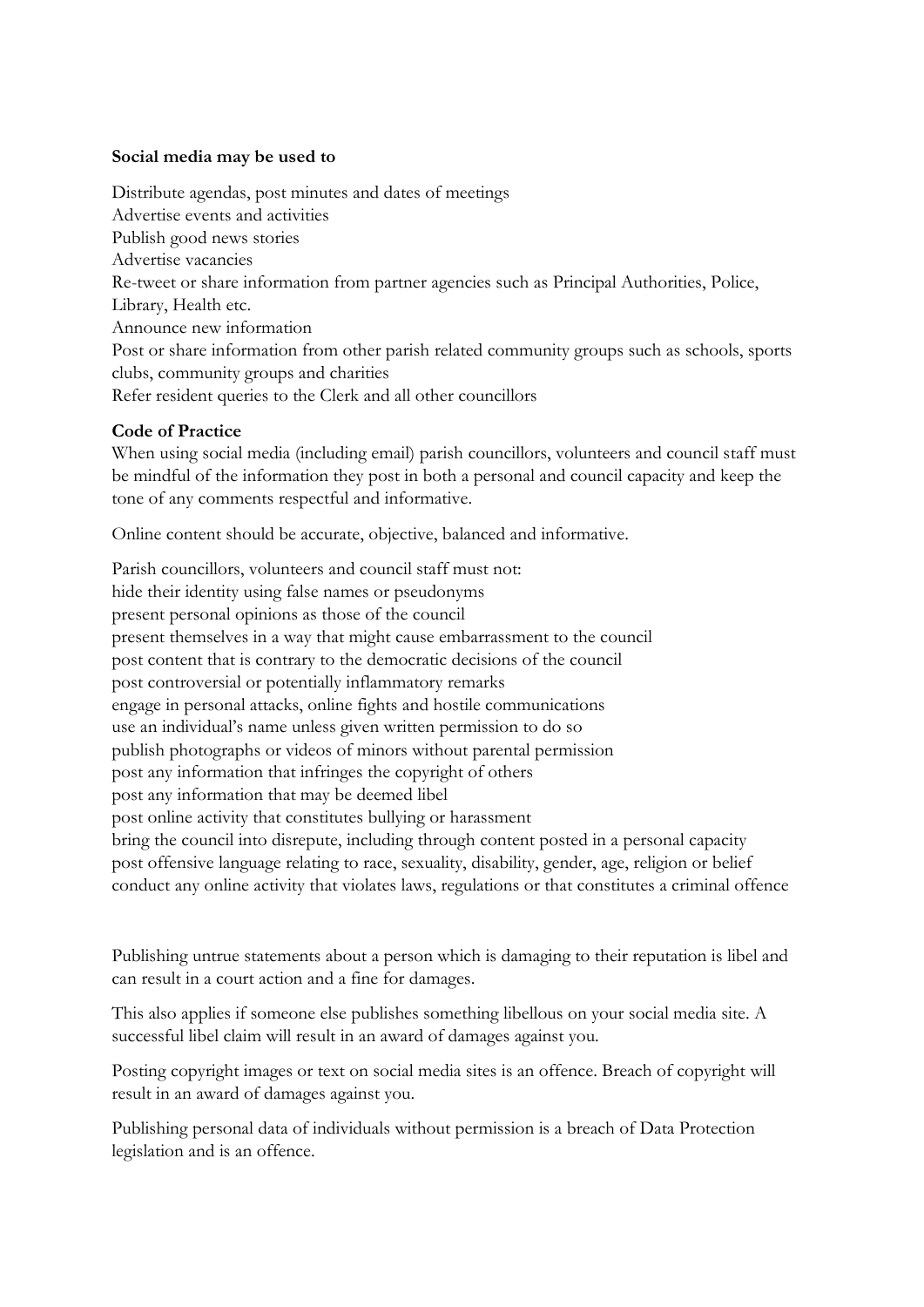Publication of obscene material is a criminal offence and is subject to a custodial sentence.

Councillors' views posted in any capacity in advance of matters to be debated by the council at a council or committee meeting may constitute Pre-disposition, Pre-determination or Bias and may require the individual to declare an interest at council meetings

Anyone with concerns regarding content placed on social media sites that denigrate parish councillors, volunteers, council staff or residents should report them to the Clerk of the Council.

Misuse of social media content by councillors, employees or volunteers, that is contrary to this and other policies, could result in action being taken by the Council. The Clerk will have authority to remove from council social media pages any posts made by third parties which are deemed to be of a defamatory or libellous nature.

# **SECTION 2 ACCEPTABLE USE OF COMPUTERS & INTERNET USAGE**

The council's laptop and Chromebooks are important to its operation and the council therefore wishes to clarify how they should be used. We also wish to protect our staff and volunteers from the possible consequences of misuse. Having such a policy in place helps to protect both the council and the staff. Staff and councillors will be aware that browsing certain sites or downloading certain files is prohibited and that the policy must be adhered to or there could be serious repercussions.

## **Acceptable use of Parish Council owned laptops & Chromebooks**

The council's computers are for work use only. In order to protect work laptops & Chromebooks from risks of data exchange, there must be no exchange of data or programs between the council's computers and employees' or councillors' own computers without prior written approval from the Clerk or in the case of the Clerk from the Chair or Vice Chair of the Council.

All users are expected to adhere to the Computer Misuse Act 1990. Users are not allowed to gain or attempt to gain unauthorised access to any computer program or data held in a computer or undertake an unauthorised modification of a computer.

#### **Computer, email and internet usage**

This Policy applies to all who have access to computers and the internet to be used in the performance of their work. Use of the internet is permitted and encouraged where such use supports the goals and objectives of the council. Staff and Councillors must adhere to the policies concerning computer, email and internet usage. Violation of these policies could result in disciplinary and/or legal action leading up to and including termination of employment. Staff may also be held personally liable for damages caused by any violations of this policy. All staff are required to acknowledge receipt and confirm that they have understood and agree to abide by the rules hereunder.

1. Council staff are expected to use the internet responsibly and productively and limit it to jobrelated activities only. Internet access is limited to job-related activities only and personal use is not permitted

2. Job-related activities include research and educational tasks that may be found via the internet that would help in an employee's role

3. All internet data that is composed, transmitted and/or received by the Council's computers is